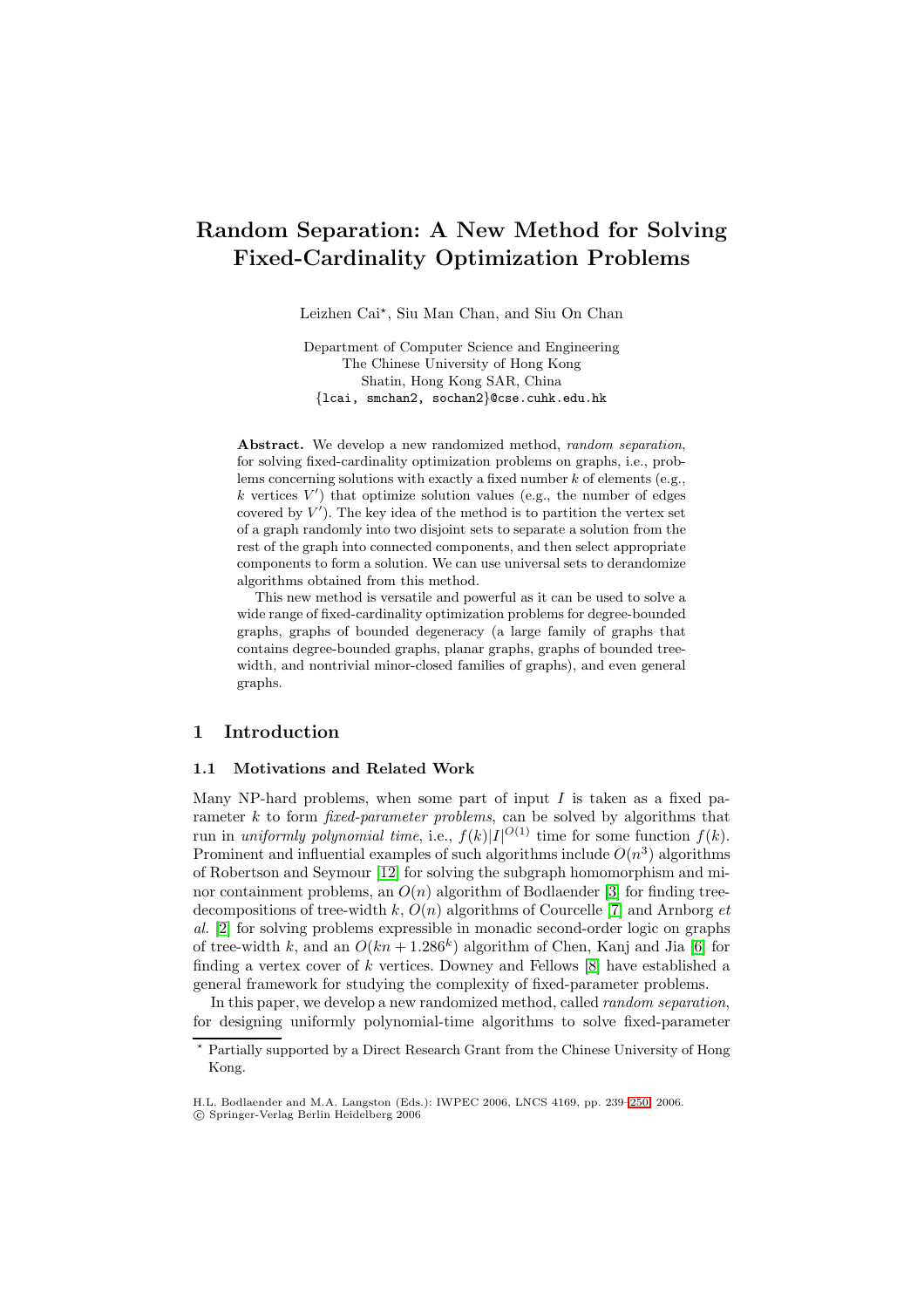problems on graphs, especially fixed-cardinality optimization problems. A fixedcardinality optimization problem is a problem that asks for a solution with exactly a fixed number  $k$  of elements (e.g.,  $k$  vertices  $V'$ ) to optimize the solution value (e.g., the number of edges covered by  $V'$ ), and recently Cai [4] has initiated a systematic study of fixed-cardinality optimization problems from the parameterized complexity point of view. The key idea in our random separation method is to partition the vertex set of a graph randomly into two disjoint sets to separate a solution from the rest of the graph into connected com[po](#page-11-6)nents, and then select appropriate components to form a solution. We can use universal sets to derandomize algorithms obtained from this method.

Our initial inspiration for developing the random separation method came from the colour-coding method of Alon, Yuster and Zwick [1] for solving fixedparameter problems on graphs. The basic idea of their method is to colour vertices randomly in k colours and then try to find a *colourful k-solution*, i.e., a solution consisting of k vertices in distinct colours. To derandomize the algorithm, they use perfect hash functions. They have used colo[ur-](#page-11-7)coding to find, for each fixed k, a k-path in  $O(n)$  expected time and  $O(n \log n)$  worst-case time, a kcycle in  $O(n^{\alpha})$  expected time and  $O(n^{\alpha} \log n)$  worst-cast time, where  $\alpha < 2.376$ , and a subgraph isomorphic to a k-vertex graph H of tree-width w in  $O(n^{w+1})$ expected time and  $O(n^{w+1} \log n)$  worst-case time. Unfortunately, for most fixedparameter problems, it seems very difficult to find colourful k-solutions, which greatly limits the applicability of colour-coding.

On the other hand, it is much easier to deal with connected components, which enables us to use random separation to solve a wide range of fixed-parameter problems, especially when the input graph has bounded degree or degeneracy. In fact, it is rather surprising that we can use random separation to obtain uniformly polynomial-time algorithms for classes of fixed-parameter problems, especially fixed-cardinality optimization problems, on graphs of bounded degree.

For derandomization, our main tools are universal sets and perfect hash functions. A collection of binary vectors of length n is  $(n,t)$ -universal if for every subset of size t of the indices, all  $2<sup>t</sup>$  configurations appear. Naor, Schulman and Srinivasan [11] have a deterministic construction for  $(n,t)$ -universal sets of size  $2<sup>t</sup> t<sup>O(log t)</sup>$  log n that can be listed in linear time. A family  $\mathcal F$  of functions mapping a domain of size n into a range of size k is an  $(n, k)$ -family of perfect hash functions if for every subset S of size k from the domain there is a function in  $\mathcal F$ that is 1-to[-1 o](#page-11-8)n S. Based on work of Schmidt and Siegel [13] and pointed out by Moni Naor [1], an  $(n, k)$ -family of perfect hash functions of size  $2^{O(k)} \log n$ can be deterministically constructed in linear time.

Following the framework of Downey and Fellows [8], we say that a fixedparameter problem is *fixed-parameter tractable* if it has a u[nifo](#page-11-9)rmly polynomial-time algorithm[, a](#page-11-7)nd *fixed-parameter intractable* if it is  $W[i]$ -hard for some  $W[i]$ in the W-hierarchy. We note that a  $W[i]$ -hard problem cannot be solved in uniformly polynomial time unless all problems in  $W[i]$  [can](#page-11-5) be solved in uniformly polynomial time.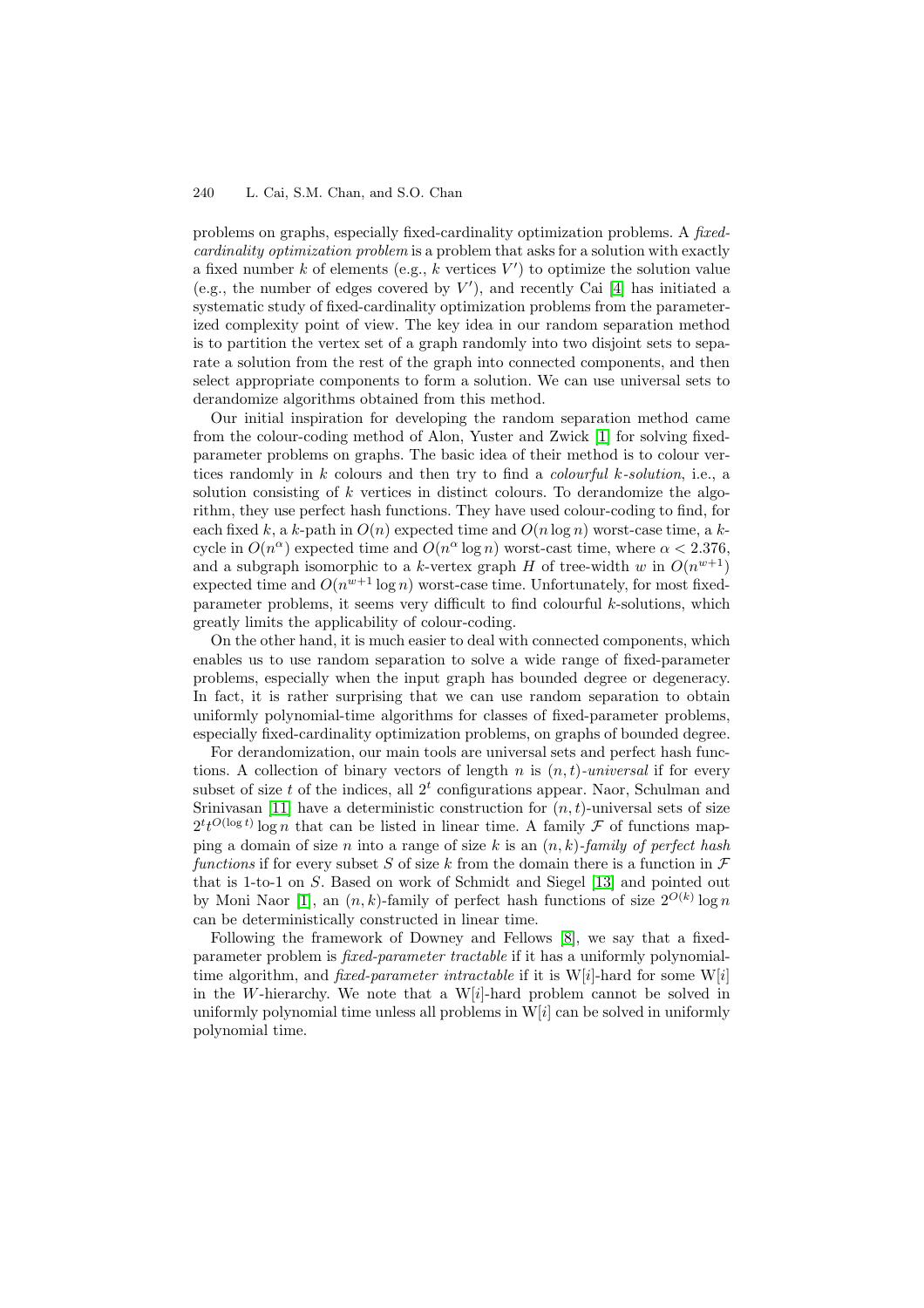#### **1.2 Main Results**

We focus on graphs of bounded degree or degeneracy as many fixed-parameter problems are fixed-parameter intractable for general graphs. A degree-bounded *graph* is a graph whose maximum degree is bounded by a constant d. A graph  $G$ is d-degenerate if every induced subgraph of  $G$  has a vertex of degree at most  $d$ . It is easy to see that every d-degenerate graph admits an acyclic orientation such that the outdegree of each vertex is at most d. Many interesting families of graphs are d-degenerate for some fixed constant d. For example, graphs embeddable on some fixed surface (planar graphs are 5-degenerate), degree-bounded graphs, graphs of bounded tree-width, and nontrivial minor-closed families of graphs.

In this paper we will demonstrate the power of our random separation method by the following results:

- 1. For degree bounded graphs G, we obtain uniformly polynomial-time algorithms for a wide range of fixed-parameter problems that ask us to find  $k$ vertices (edges) S to optimize a value  $\phi(S)$  defined by an objective function  $\phi$  that is computable in uniformly polynomial time (Section 3.2).
- 2. For every degree bounded graph  $G$  and every k-vertex graph  $H$ , we can find a maximum (minimum) weight induced (partial)  $H$ -subgraph in  $G$  in  $O(n \log n)$  time for each fixed k (Section 2.2).
- 3. For each fixed  $k$ , we can find a subset of vertices in a general graph to cover exactly k edges in  $O(m + n \log n)$  time (Section 2.4).
- 4. For every k-vertex tree (forest) H and fixed k and d, we can find an induced H-subgraph in a d-degenerate graph that contains one in  $O(n)$  expected time and  $O(n \log^2 n)$  worst-case time (Section 4).
- 5. For fixed k and d, we can find an induced k-cycle in a d-degenerate graph that contains one in  $O(n^2)$  expected time and  $O(n^2 \log^2 n)$  worst-case time (Section 4).

Furthermore, we can also use random separation to solve fixed-parameter problems on satisfiability, integer programming, set packing and covering, and many others when the input obeys some "degree" constraints, which will be discussed in the full paper.

### **1.3 Notation and Organization**

We use  $G = (V, E)$  to denote the input graph (or digraph) with n vertices and m edges. For a graph H, its vertex (edge) set is denoted by  $V(H)$  (respectively,  $E(H)$ ). For a subset V' of vertices,  $N_G(V')$  denotes the neighbourhood of V', i.e., the set of vertices not in  $V'$  that are adjacent to some vertices in  $V'$ , and  $N_G^+(V')$  the *out-neighbourhood* of V', i.e., vertices not in V' that are heads of edges connected with some vertices in  $V'$ . For a subgraph H, we use  $N_G(H)$  as a shorthand for  $N_G(V(H))$  and  $N_G^+(H)$  for  $N_G^+(V(H))$ . We use  $d_G(v)$  to denote the degree of vertex  $v$  in  $G$ .

A subgraph in  $G$  that is isomorphic to a given graph  $H$  is an  $H$ -subgraph. For two vertices u and v,  $d_G(u, v)$  denotes their distance in G; and for two subgraphs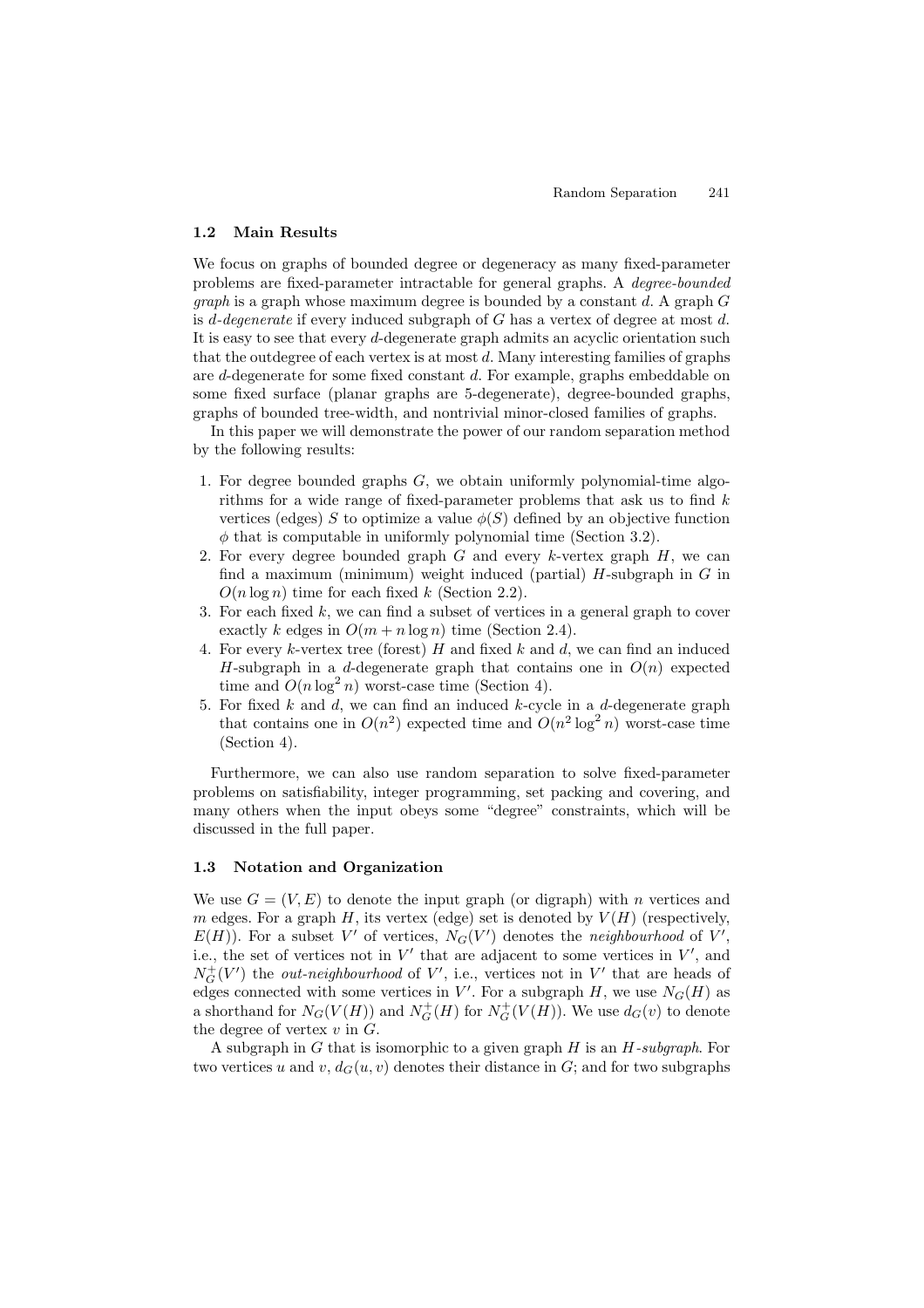$H_1$  and  $H_2$  of G,  $d_G(H_1, H_2)$  denotes their distance in G, i.e.,  $d_G(H_1, H_2)$  =  $\min\{d_G(u,v) \mid u \in V(H_1), v \in V(H_2)\}.$ 

In Section 2, we introduce our basic random separation method together with several working examples. In Section 3, we extend the method to solve a wide range of fixed-cardinality optimization problems for degree-bounded graphs, and in Section 4 we combine random separation with colour-coding to find induced  $k$ vertex trees (forests) and induced  $k$ -cycles for  $d$ -degenerate graphs. We conclude the paper with a brief summary and some open problems in Section 5.

# **2 Random Separation**

The basic idea of our random separation method is to use a random partition of the vertex set V of a graph  $G = (V, E)$  to separate a solution from the rest of G into connected components and then select appropriate components to form a solution. To be precise, we colour each vertex randomly and independently by either green or red to define a random partition of V into green vertices  $V_q$ and red vertices  $V_r$ , which forms the green subgraph  $G_g = G[V_g]$  and the red subgraph  $G_r = G[V_r]$ . For a solution S with k vertices, there is  $2^{-(k+|N_G(S)|)}$ chance that a random partition has the property that  $S$  is entirely in the green subgraph  $G_g$  and its neighbourhood  $N_G(S)$  is entirely in the red subgraph  $G_r$ , i.e., S consists of a collection of connected components of  $G<sub>g</sub>$ , referred to as green components. For such a partition, we can usually find an appropriate collection of green components to form a required  $k$ -solution by using the standard dynamic programming algorithm for the 0-1 knapsack problem (see, for instance, the textbook of Kleinberg and Tardos [10]). Therefore, with probability  $2^{-(k+|N_G(S)|)}$ , we can find a required  $k$ -solution from a random partition. To derandomize the algorithm, we use  $(n, t)$ -universal sets for  $t = k + |N_G(S)|$ . The total time of the whole algorithm is uniformly polynomial when  $t$  is bounded by a function of  $k$ . We give several examples to ill[ustr](#page-11-10)ate this method in the rest of this section.

### **2.1 Dense** *k***-Vertex Subgraphs in Degree-Bounded Graphs**

Let us start with the problem of finding an induced subgraph on  $k$  vertices that contains the maximum number of edges. Let d be a fixed constant and  $G = (V, E)$  a graph of maximum degree d. First we randomly colour each vertex of G by either green or red to form a random partition  $(V_g, V_r)$  of V. Let G' be a maximum  $k$ -vertex induced subgraph of  $G$ . A partition of  $V$  is a "good partition" for  $G'$  if all vertices in  $G'$  are green and all vertices in its neighbourhood  $N_G(G')$ are red. Note that  $N_G(G')$  has at most dk vertices as  $d_G(v) \leq d$  for each vertex  $v$ . Therefore the probability that a random partition is a good partition for  $G'$ is at least  $2^{-(d+1)k}$  and thus, with at least such a probability, G' is the union of some green components.

To find a maximum  $k$ -vertex induced subgraph for a good partition of  $G'$ , we need only find a collection  $\mathcal{H}'$  of green components such that the total number of vertices in  $\mathcal{H}'$  is k and the total number of edges in  $\mathcal{H}'$  is maximized. For this purpose, we first compute in  $O(dn)$  time the number  $n_i$  of vertices and the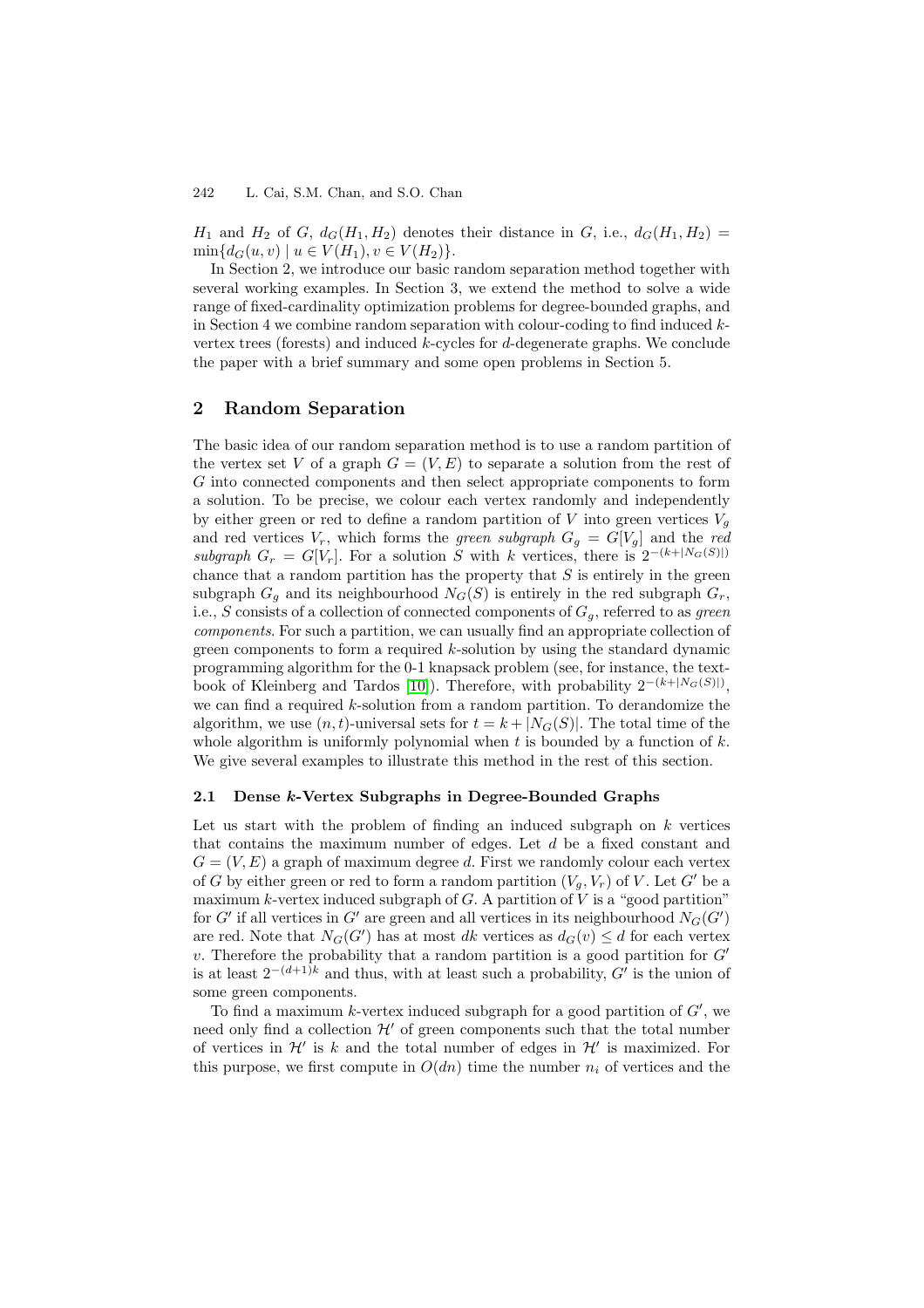number  $m_i$  of edges inside each green component  $H_i$ . Then we find a collection  $\mathcal{H}'$  of green components that maximizes

$$
\sum_{H_i \in \mathcal{H}'} m_i
$$

subject to  $\sum_{H_i \in \mathcal{H}'} n_i = k$ . This can be solved in  $O(kn)$  time by using the standard dynamic programming algorithm for the 0-1 knapsack problem (see [10]). Therefore, with probability at least  $2^{-(d+1)k}$ , we can find a maximum k-vertex induced subgraph of G in  $O((d + k)n)$  time.

To derandomize the algorithm, we need a family of partitions such that for every partition  $\Pi$  of any  $(d+1)k$  vertices into k vertices and dk vertices, [ther](#page-11-10)e is a partition in the family that is consistent with  $\Pi$ . Clearly, any family of  $(n,(d+1)k)$ -universal sets can be used as the required family of partitions. Using a construction of Naor, Schulman and Srinivasan [11], we obtain a required family of partitions of size  $2^{(d+1)k}(dk + k)^{O(\log(dk+k))} \log n$  that can be listed in linear time. Therefore we obtain a deterministic algorithm that runs in  $O(f(k,d)n \log n)$  time where

$$
f(k,d) = 2^{(d+1)k} (dk+k)^{O(\log(dk+k))} (d+k),
$$

which is  $O(n \log n)$  for fixed k and d, and uniformly polynomial for parameter k and fixed d.

#### **2.2 Subgraph Isomorphism for Degree-Bounded Graphs**

Although subgraph isomorphism problems are W[1]-hard for general graphs [8], we can use random separation to solve them easily for degree-bounded graphs, even for the weighted case. We note that the following theorem for the unweighted case also follows from a result of Seese [14] and a more general result of Frick and Grohe [9].

**Theorem 1.** Let  $G = (V, E; w)$ , where  $w : V \cup E \rightarrow R$ , be a weighted graph (digraph) whose maximum degree is d, and H a[n ar](#page-11-11)bitrary k-vertex graph (digraph). If G contain[s](#page-11-12) an induced (a partial)  $H$ -subgraph, then for fixed k and d, it takes  $O(n \log n)$  time to find a maximum (minimum) weight induced (partial) H-subgraph in G.

**Proof.** We consider induced subgraph first. Let  $H'$  be a maximum (minimum) weight induced H-subgraph in G. Generate a random partition  $(V_g, V_r)$  of V. With probability at least  $2^{-(d+1)k}$ , each connected component of  $H'$  is a green component. For each connected component  $H_i$  of  $H$ , we find a maximum (minimum) weight  $H_i$ -subgraph  $H_i^*$  in  $G_g$ , which takes  $O(k!kdn)$  time. Then with probability at least  $2^{-(d+1)k}$ ,  $\cup_{H_i \in H} H_i^*$  is a maximum (minimum) weight induced H-subgraph in G, and therefore we can solve the problem in  $O(n)$  expected time for fixed k and d. We derandomize the algorithm by using  $(n,(d+1)k)$ universal sets to obtain a deterministic algorithm that runs in  $O(n \log n)$  time for fixed  $k$  and  $d$ .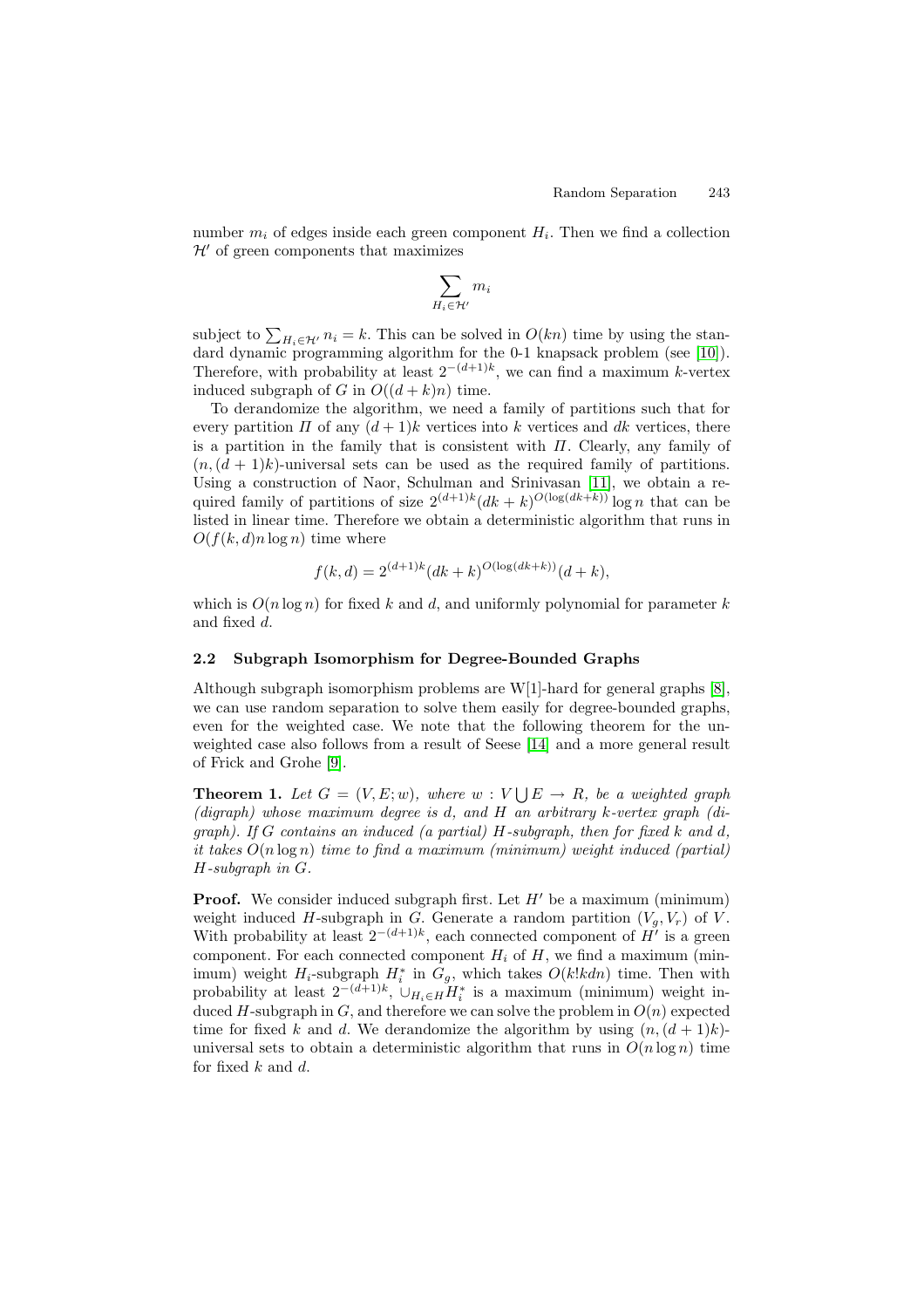For the partial subgraph case, we use a random partition to partition edges E into green and red edges  $(E_g, E_r)$ . Let H' be a maximum (minimum) weight partial H-subgraph in G. With probability at least  $2^{-kd}$  (note that k vertices are incident with at most  $kd$  edges), edges in  $H'$  are green and all other edges adjacent to edges in  $H'$  are red, i.e., each connected component of  $H'$  is a green component in  $G[E_q]$ . The rest of the arguments is the same as the induced subgraph case and is omitted.

#### **2.3 Weighted Independent** *k***-Sets in** *d***-Degenerate Graphs**

Let d be a fixed constant, and  $G = (V, E; w)$  a weighted d-degenerate graph with  $w: V \to R$ . Consider the problem of finding a maximum weight independent kset in  $G$ , i.e., a set of k mutually nonadjacent vertices of maximum total weight. Although the problem is W[1]-hard for general graphs  $[8]$ , it is trivially solvable for d-degenerate graphs by using random separation.

First we orient edges of  $G$  so that the outdegree of each vertex is at most  $d$ , which is easily done in  $O(dn)$  time. Then we generate a random partition  $(V_q, V_r)$ of V. The probability that a maximum weight i[nde](#page-11-5)pendent  $k$ -set  $V'$  is entirely inside  $G_g$  and the out-neighbourhood of each vertex of V' is entirely in  $G_r$  is at least  $2^{-(d+1)k}$ . Therefore, with probability at least  $2^{-(d+1)k}$ , V' consists of sinks of  $G_g$  and thus k sinks of largest weights in  $G_g$ . We can easily find such a V' in  $O(kn)$  time, and thus, with probability at least  $2^{-(d+1)k}$ , we can find a maximum weight independent k-set in  $O((d + k)n)$  time. Again, we can derandomize the algorithm by using  $(n,(d+1)k)$ -universal sets to obtain a deterministic algorithm that runs in  $O(n \log n)$  time for fixed k and d.

**Remark 2.** For fixed constants k and d, we can also use random separation to find a maximum weight induced k-matching in d-degenerate graphs in  $O(n \log n)$ time, and in Section 4 we will combine with colour coding to solve several other induced subgraph isomorphism problems for d-degenerate graphs.

### **2.4 Covering Exactly** *k* **Edges in General Graphs**

We now consider the problem of finding a set of vertices to cover exactly  $k$  edges in a general graph  $G$ . W.l.o.g., we may assume that  $G$  has no isolated vertices. Let V' be a set of vertices that cover exactly k edges. Clearly  $|V'| \leq k$  and thus every vertex in  $V'$  has degree at most k. Let  $V_k$  be the set of vertices of degree at most k in G and  $F = G[V_k]$ .

A random partition of  $V_k$  is a "good partition" for  $V'$  if all vertices in  $V'$  are green and all vertices in  $N_F(V')$  are red. Since  $N_F(V')$  has at most k vertices, the probability that a random partition is a good partition for  $V'$  is at least  $2^{-2k}$ . Given a good partition for V', the problem of finding a subset of vertices to cover exactly  $k$  edges is equivalent to the problem of finding a collection  $\mathcal{H}'$  of green components such that the total number of edges in G covered by vertices in  $\mathcal{H}'$  is exactly k. To find such an  $\mathcal{H}'$ , we compute, for each green component  $H_i$ , the number  $e_i$  of edges in G covered by vertices in  $H_i$ . Since for any two green components  $H_i$  and  $H_j$ , the number of edges covered by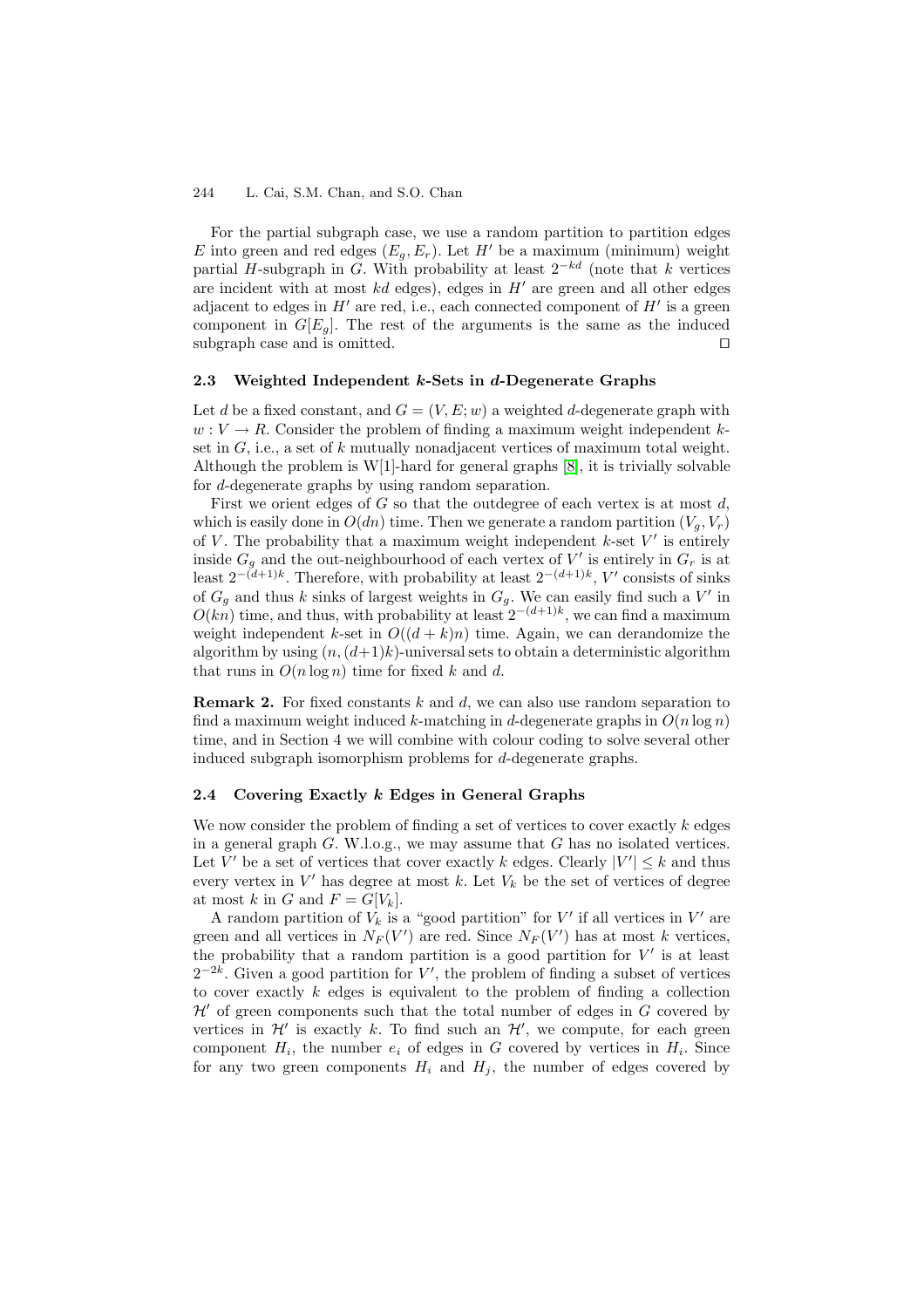vertices in  $H_i \cup H_j$  equals  $e_i + e_j$ , we can obtain such a collection  $\mathcal{H}'$  in  $O(kn)$ time by using the standard dynamic programming algorithm for the subset sum problem (see [10]). Therefore we can solve the problem in  $O(m+4^k kn)$  expected time when G contains such a vertex cover and, using  $(n, 2k)$ -universal sets for derandomization,  $O(m+4^k(2k)^{O(\log k)}kn \log n)$  worst-case time, which is  $O(m+n)$  $n \log n$  for each fixed k.

**Remark 3.** [Thi](#page-11-10)s example illustrates that random separation is also useful for finding a solution in a general graph if there is a required solution such that the total number of elements in the solution and its neighbourhood is bounded by a function of  $k$ . In the full paper, we will solve several problems with such a property, in particular, some fixed-cardinality optimization problems studied in [4].

# **3 Extended Random Separation**

We have seen in the previous section that random separation is quite useful for solving fixed-parameter problems. In this section, we will extend our basic method to solve a large class of fixed-cardinality optimization problems on degree-bounded graphs.

A random partition  $(V_q, V_r)$  is *i-separating*,  $i \geq 1$ , if there is a solution S such that all vertices in  $S$  are green and all other vertices at most distance i away from S are red. We note that our basic idea in random separation is to use a 1-separating partition to separate a solution.

### **3.1 Maximum Dominating** *k***-Sets for Degree-Bounded Graphs**

Let us consider the problem of finding k vertices  $V'$  in a graph G of maximum degree d to dominate the maximum number of vertices, i.e., to maximize  $|N_G(V')|$ . First we note that the dynamic programming approach based on a 1-separating partition does not work as a red vertex can be simultaneously dominated by vertices in several green components. In fact, it seems that no *i*-separating partition,  $i \geq 1$ , enables us to use dynamic programming directly based on the information of each green component.

To solve the problem, we use 2-separating partitions together with the new idea of merging green components into clusters. Let  $(V_q, V_r)$  be a 2-separating partition of G, and V' a maximum dominating k-set such that all vertices in  $V'$ are green and all other vertices that are at most distance  $2$  away from  $V'$  are red. Observe that for any two green components  $H_1$  and  $H_2$ , if  $d_G(H_1, H_2) \leq 2$ then  $V(H_1) \subseteq V'$  iff  $V(H_2) \subseteq V'$ . Therefore we can merge green components into clusters so that all vertices in a cluster are either all or none in  $V'$ .

Let  $G_H$  be the graph whose vertices are green components and whose edges correspond to pairs of green components with distance at most  $2$  in  $G$ . Then each connected component of  $G_H$  corresponds to a *cluster of green components*, called 2-cgc, whose vertices must be either all or none in  $V'$ . Furthermore, the distance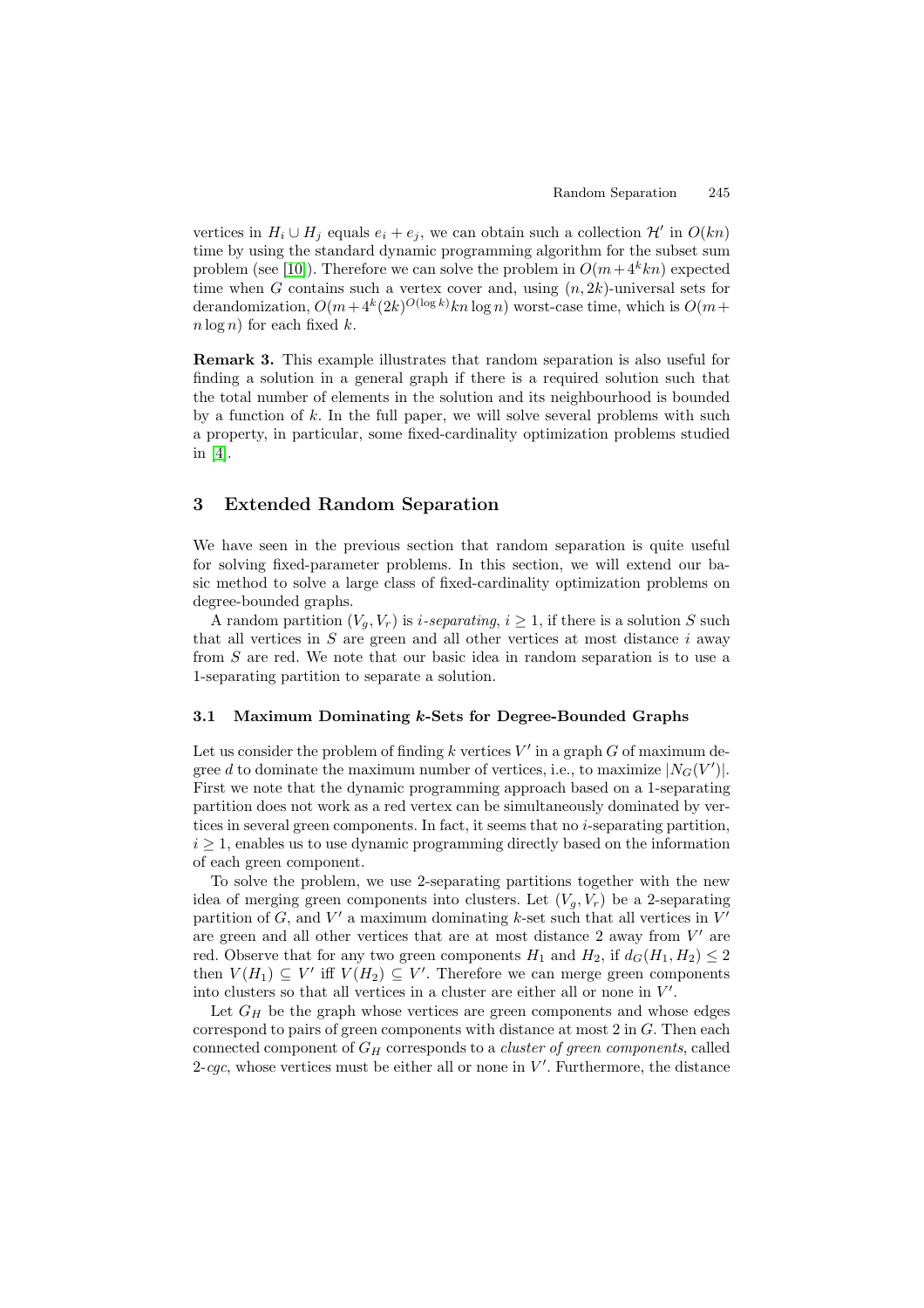in G between any two 2-cgcs is at least 3 and thus a red vertex is dominated by at most one 2-cgc. Therefore  $V^\prime$  consists of a collection of 2-cgcs.

We can find all 2-cgcs in  $O(dn)$  time by using breadth-first search. For each 2-cgc C, we compute the number  $\phi(C)$  of vertices dominated by C. Then  $\phi(C_1 \cup$  $C_2$  =  $\phi$ ( $C_1$ ) +  $\phi$ ( $C_2$ ) hold for any two 2-cgcs  $C_1$  and  $C_2$  as no vertex is simultaneously dominated by both  $C_1$  and  $C_2$ . Therefore, given a 2-separating partition, we can use the standard dynamic programming algorithm for the (0,1)-knapsack problem based on 2-cgcs to find a maximum dominating k-set in  $O(kn)$  time.

Since the probability that a random partition is 2-separating is at least  $2^{-k(1+d^2)}$ , our algorithm finds, with at least this probability, a maximum dominating k-set in  $O((d + k)n)$  time. We can use  $(n, k(1 + d^2))$ -universal sets to derandomize the algorithm so that it runs in  $O(n \log n)$  time for fixed k and d.

## **3.2 Fixed-Cardinality Optimization Problems on Degree-Bounded Graphs**

The idea for solving the maximum dominating  $k$ -set problem can be generalized to form the base of our extended random separation method. We use a random partition  $(V_q, V_r)$  of V to obtain, with some probability p, an *i*-separating partition for some  $i \geq 1$  that separates a solution S from the rest of the graph by i layers of red vertices.

Let  $G_H$  be the graph whose vertices are green components and whose edges correspond to pairs of green components with distance at most  $i$  in  $G$ . Then each connected component of  $G_H$  corresponds to a *cluster of green components*, called  $i$ -cgc, whose vertices must be either all or none in S. Furthermore, the distance in G between any two *i*-cgcs is at least  $i + 1$ .

We merge green components into  $i$ -cgcs. Then solution  $S$  consists of a collection of *i*-cgcs. We use dynamic programming based on information of *i*-cgcs to find an appropriate collection of  $i$ -cgcs to produce a solution and derandomize the algorithm by using  $(n, t(k, d))$ -universal sets for some integer  $t(k, d)$ .

The extended random separation method is quite powerful and can be used to solve classes of fixed-cardinality optimization problems on degree-bounded graphs that require us to find k vertices (edges) to optimize a value  $\phi$  defined on vertices (edges).<sup>1</sup>

**Theorem 4.** Let  $k, d \in N$  be fixed constants and  $G = (V, E)$  a graph of maximum degree d. Let  $\phi: 2^V \to R \cup \{-\infty, +\infty\}$  be an objective function to be optimized. Then it [t](#page-7-0)akes  $O(n^{\max\{c', c+1\}} \log n)$  time to find k vertices V' in G that optimizes  $\phi(V')$  if the following conditions are satisfied:

- <span id="page-7-1"></span>1. For all  $V' \subseteq V$  with  $|V'| \leq k$ ,  $\phi(V')$  can be computed in  $O(g(k,d)n^c)$  time for some function  $g(k,d)$  and constant  $c > 0$ .
- 2. There is a positive integer i computable in  $O(h(k,d)n^{c'})$  time for some function  $h(k, d)$  and constant  $c' > 0$  such that for all  $V_1, V_2 \subseteq V$  with  $|V_1| + |V_2| \leq k$ , if  $d_G(V_1, V_2) > i$  then  $\phi(V_1 \cup V_2) = \phi(V_1) + \phi(V_2)$ .

<span id="page-7-0"></span><sup>&</sup>lt;sup>1</sup> We use  $\phi(S) = -\infty$  for maximization problems and  $\phi(S) = +\infty$  for minimization problems to indicate that  $S$  is not a feasible solution.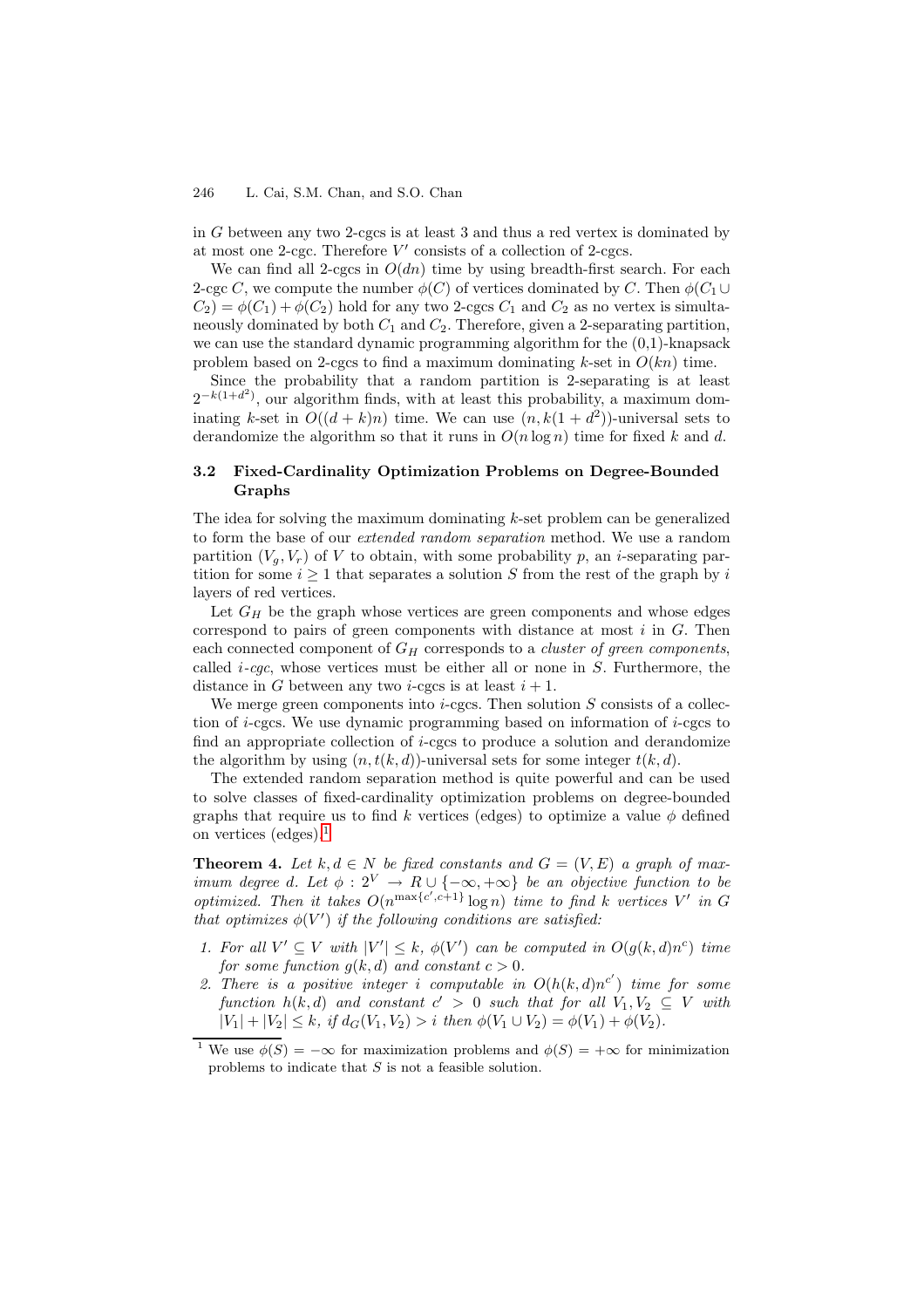**Proof.** (sketch) First we generate a random partition  $(V_a, V_r)$  of V. Let V' be an optimal k-solution. Then the probability that  $(V_g, V_r)$  is an *i*-separating partition for V' is at least  $2^{-t(k,d)}$  for  $t(k,d) = k + kd \sum_{j=1}^{i} (d-1)^{j-1}$ .

It takes  $O(h(k, d)n^{c'})$  time to compute i, and  $O(dn)$  time to find all i-cgcs of an *i*-separating partition. For each *i*-cgc  $C$ , we delete it if it contains more than  $k$  vertices. Otherwise we determine the number of vertices in  $C$  and compute  $\phi(V(C))$  in  $O(g(k,d)n^c)$  time. For any two *i*-cgcs  $C_1$  and  $C_2$ , their distance in G is at least  $i + 1$  and thus  $\phi(V(C_1 \cup C_2)) = \phi(V(C_1)) + \phi(V(C_2))$  when  $|V(C_1)|+|V(C_2)| \leq k$ . This enables us to use the standard dynamic programming algorithm for 0-1 knapsack problem to find an optimal k-solution in  $O(kn)$  time. We can derandomize the algorithm by  $(n,t(k,d))$ -universal sets to make it run in  $O(n^{\max\{c', c+1\}} \log n)$  time.

**Remark 5.** Theorem 4 is easily adapted for  $\phi$  being a property of  $V'$ . Furthermore, the theorem can be generalized to problems of selecting  $k$  disjoint (induced or partial) subgraphs  $S_1, S_2, \ldots, S_k$  from a degree-bounded graph (digraph) to optimize the value of an objective function defined on them, provided that the total number of vertic[es](#page-7-1) in all  $S_i$ 's is bounded by a function of k and  $S_i$ 's are homogeneous, for instance, all  $S_i$ 's are edges, triangles, trees, or planar graphs. Further generalizations to hypergraphs are also possible, and we will discuss these issues in the full paper.

# **4 Combining with Colour-Coding**

As demonstrated in the previous two sections, random separation is very effective in solving fixed-parameter problems on degree-bounded graphs. However, it is much more difficult to solve fixed-parameter problems on graphs of bounded degeneracy. In fact, we can show that several problems that are fixed-parameter tractable for degree-bounded graphs, including the (induced) subgraph isomorphism problem, are W[1]-hard even for 2-degenerate graphs [5].

In this section, we will combine random separation with colour-coding to solve some induced subgraph isomorphism problems for d-degenerate graphs. Let G be a d-degenerate graph whose edges have been oriented so that the outdegree of each vertex is at most  $d$ . To solve a fixed-parameter pro[ble](#page-11-13)m for  $G$ , we use random separation first to separate a  $k$ -solution from its out-neighbours and then use colour-coding for the green subgraph to locate a solution. In other words, we use  $k+1$  colours, instead of k colours in colour coding, to form a base of our randomized algorithm, where the role of the extra colour is the same as red in random separation. Surprisingly, this extra colour allows us to solve problems that seem not manageable by colour-coding or random separation alone. We can use universal sets and perfect hash functions together to derandomize the algorithm.

The following simple observation is one of the main reasons that our combined approach works for finding certain isomorphic induced subgraphs in d-degenerate graphs.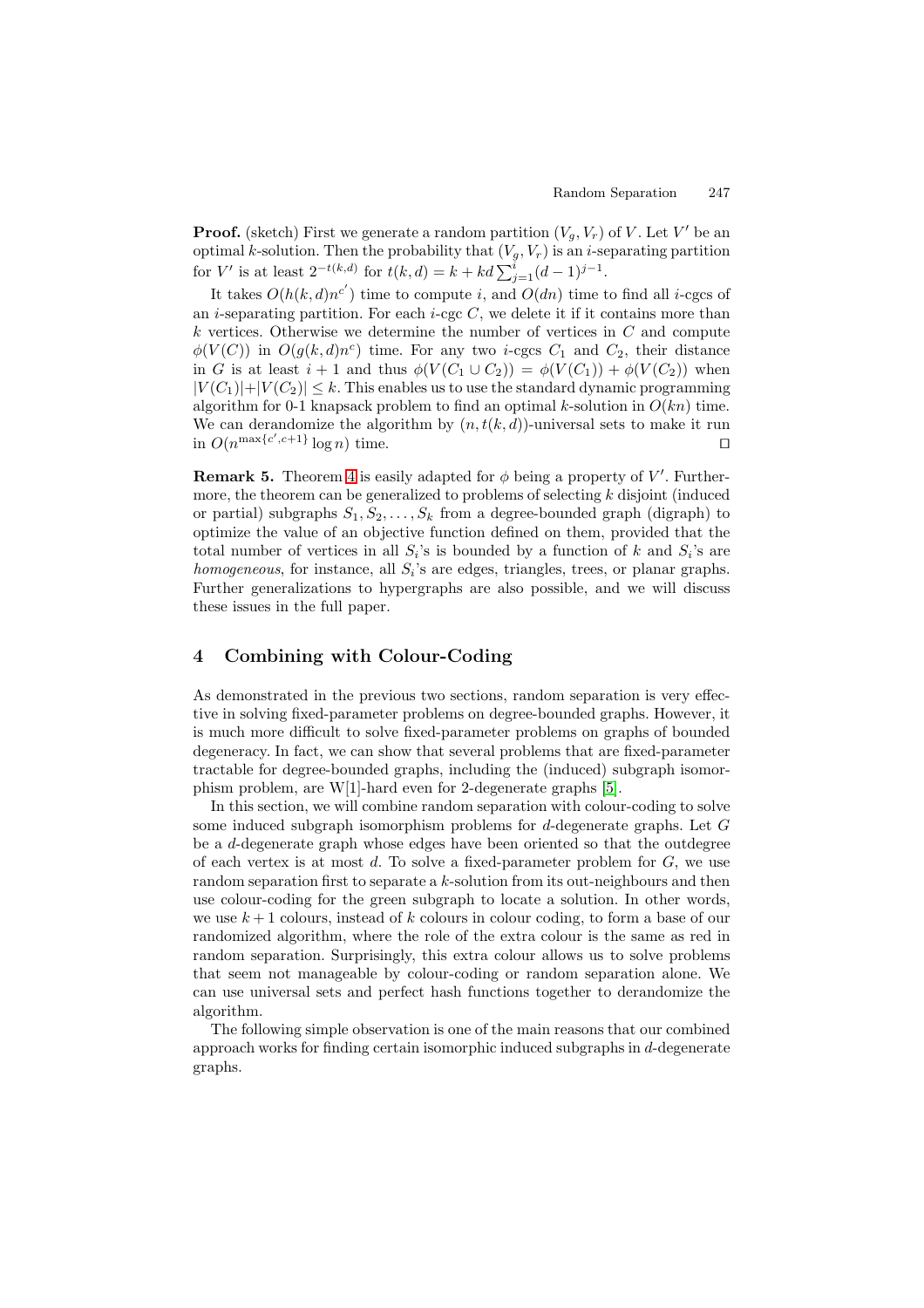**Lemma 1.** Let  $\vec{G}$  be an arbitrary orientation of a graph G and H a subgraph of G. If  $N_{\vec{G}}^+(v) \cap V(H) \subseteq N_H(v)$  for every vertex v in H, then H is an induced subgraph of G.

**Proof.** Let  $\vec{uv}$  be an edge in  $\vec{G}$  between two arbitrary vertices u and v in H. Then  $v \in N^+_{\vec{G}}(u) \cap V(H)$  and thus  $v \in N_H(u)$ . Therefore uv is an edge of H and hence  $H$  is an induced subgraph of  $G$ .

We start with the isomorphic induced subtree problem.

**Theorem 6.** Let k and d be fixed constants, T a tree on k vertices, and  $G =$  $(V, E)$  a d-degenerate graph that contains an induced T-subgraph. Then we can find an induced T-subgraph in G in  $O(n)$  expected time and  $O(n \log^2 n)$  worstcase time.

<span id="page-9-0"></span>**Proof.** Arbitrarily choose a leaf of T as the root and define a post-order traversal of T. For convenience, we assume that vertices of T are  $1, 2, \dots, k$  following the post-order traversal. For each vertex i, let  $T_i$  denote the subtree of T rooted at i, and  $p(i)$  the parent of i in T. Then  $i < p(i)$  and k is the root of T.

We orient edges of  $G$  so that the outdegree of each vertex is at most  $d$ , which is easily done in  $O(dn)$  time. For a  $(k+1)$ -colouring  $c: V \to \{0, 1, 2, \ldots, k\}$  of G, an induced T-subgraph  $T'$  in G is "well-coloured" if the vertex in  $T'$  corresponding to vertex *i* in  $T$  has colour *i* and every vertex in the out-neighbourhood  $N_G^+(T)$ of  $T'$  has colour 0.

Given a  $(k+1)$ -colouring c of V, the following algorithm finds a well-coloured induced T-subgraph  $T'$  in G if such a  $T'$  exists. To do so, we process vertices v of colour i for each i from 1 to k: roughly speaking, when there is a  $T_i$ -subgraph rooted at  $v$ , we mark  $v$  and add appropriate edges to  $E'$ .

#### **Algorithm Iso-Tree**

- **Step 1.** Generate a  $(k + 1)$ -colouring  $c: V \to \{0, 1, 2, \ldots, k\}$  of G as follows: produce a random partition  $(V_g, V_r)$  of V, colour all red vertices  $V_r$  by colour 0 and then randomly colour all green vertices  $V_g$  by colours in  $\{1, 2, \ldots, k\}$ .
- **Step 2.** For each vertex v of colour 1, mark it if at most one vertex in  $N_G^+(v)$ has colour  $p(1)$ , and all other vertices in  $N_G^+(v)$  have colour 0.
- **Step 3.** For each i from 2 to k, process vertices of colour i as follows. For each vertex  $v$  of colour  $i$ , mark it if the following conditions are satisfied:
	- 1. For each child j of vertex i in T, there is a marked vertex  $u_j \in N_G(v)$  of colour j.
	- 2. If  $i \neq k$  then at most one vertex in  $N_G^+(v)$  has colour  $p(i)$ .
	- 3. All other vertices in  $N_G^+(v)$  have colour 0.
	- Add edge  $vu_i$  to E' when v is marked.
- **Step 4.** If there is a marked vertex v of colour  $k$ , then  $E'$  contains the edges of an induced T-subgraph.

The correctness of the algorithm can be established by Lemma 1 and induction on i. For the running time, it is easy to see that the algorithm takes  $O(dn)$ time for a given  $k+1$  colouring. The probability that an induced T-subgraph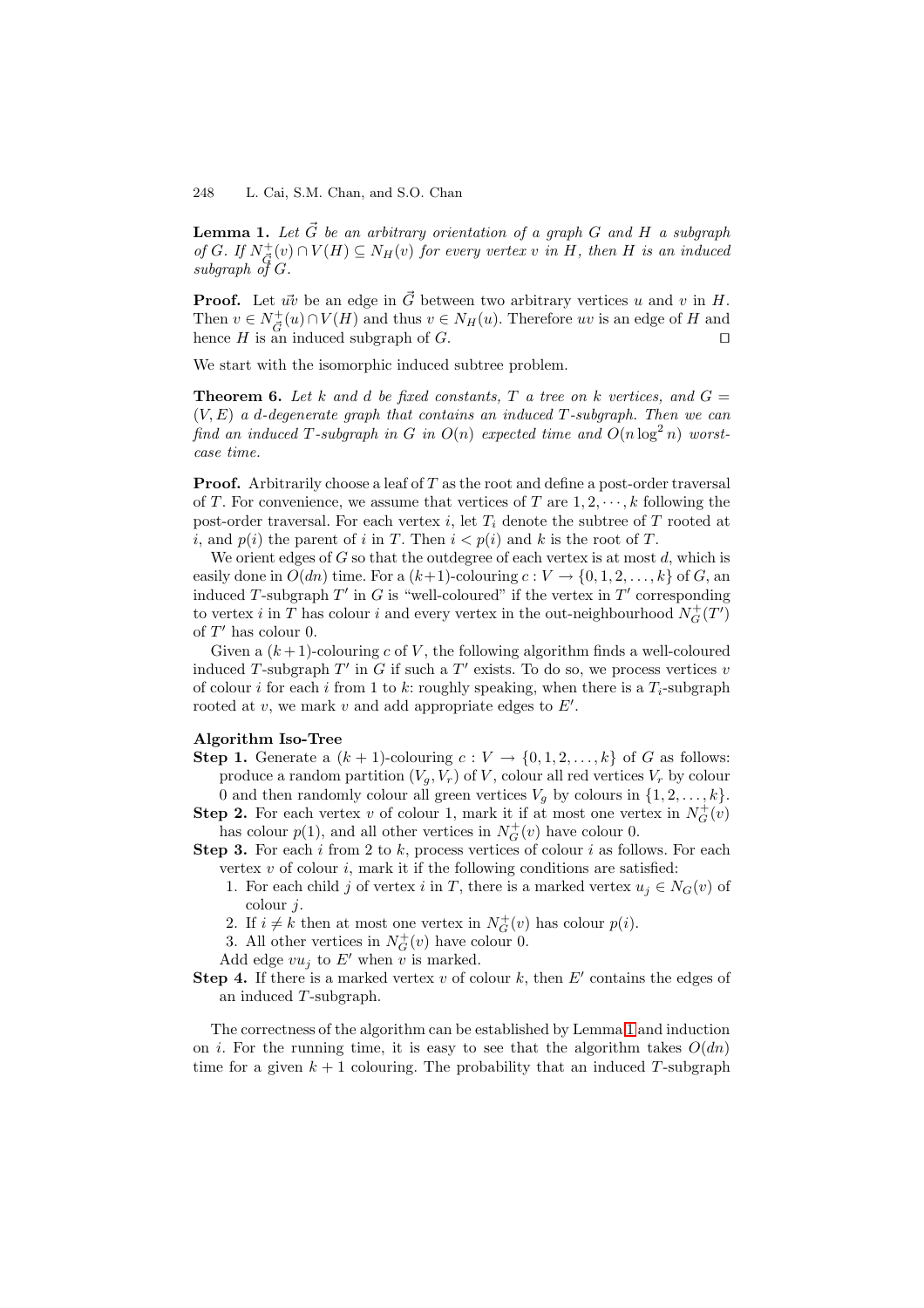in G is well-coloured is at least  $2^{-k(d+1)}k^{-k}$ , and thus the expected time of the algorithm is  $O(2^{k(d+1)}k^k dn)$ . To derandomize the algorithm, we use  $(n, k(d+1))$ universal sets and then  $(n, k)$ -perfect hash functions. Therefore the derandomized algorithm runs in  $O(n \log^2 n)$  time for fixed k and d.

A slight modification to **Iso-Tree** enables us to extend the above theorem to T being an arbitrary k-vertex forest. We can also use the ideas in **Iso-Tree** to find induced k-cycles in graphs of bounded degeneracy.

**Theorem 7.** For fixed constants  $k$  and  $d$ , we can find an induced  $k$ -cycle, if it exists, in a d-degenerate graph G in  $O(n^2)$  expected time and  $O(n^2 \log^2 n)$ worst-case time.

<span id="page-10-0"></span>**Proof.** (sketch) Basically, we use algorithm **Iso-Tree**. The idea is to use it to find well-coloured induced k-paths with the following modification: mark a vertex v of colour 1 if there are at most two vertices  $x, y \in N_G^+(v)$  with  $c(x) = 2$ and  $c(y) = k$  and all other vertices in  $N_G^+(v)$  have colour 0.

Then for each marked vertex  $v$  of colour 1, independently do a round of the marking process to find marked vertices  $M_k(v)$  of colour k. If there is an edge between v and some vertex in  $M_k(v)$ , then we find an induced k-cycle in G.

Since we need to do  $O(n)$  rounds of independent marking, the algorithm takes  $O(n^2)$  expected time and thus  $O(n^2 \log^2 n)$  worst-case time after derandomization.

Note that it is W[1]-hard to find an induced k-path  $(k$ -cycle) in a general graph [5].

**Remark 8.** We can easily extend Theorem 6 and Theorem 7 to deal with weighted graphs. We can also use the idea in **Iso-Tree** to find in  $O(n \log^2 n)$  time an ind[uc](#page-11-13)ed k-vertex tree (forest) in a d-degenerate graph, which is  $W[1]$ -hard for general graphs [5]. Furthermore, it seems possible that we can generalize the idea to find, for any k-vertex graph  $H$  of tree-[wi](#page-9-0)dth  $w$ , an indu[ced](#page-10-0)  $H$ -subgraph in a *d*-degenerate graph in  $O(n^w \log^2 n)$  time.

# **5 Concludin[g](#page-11-13) Remarks**

We have introduced the innovative random separation method for solving fixedparameter problems and have demonstrated its power through a wide range of such problems. It is quite surprising that this new method is much more powerful and versatile than expected, and we believe that it is a promising and effective tool for solving fixed-parameter problems. For further development, we list a few open problems for the reader to ponder.

1. We feel that the power of random separation has not been fully explored for graphs of bounded degeneracy. What kind of fixed-cardinality optimization problems can be solved for such graphs? Is it possible to obtain some general results, such as those for degree-bounded graphs, for planar graphs?